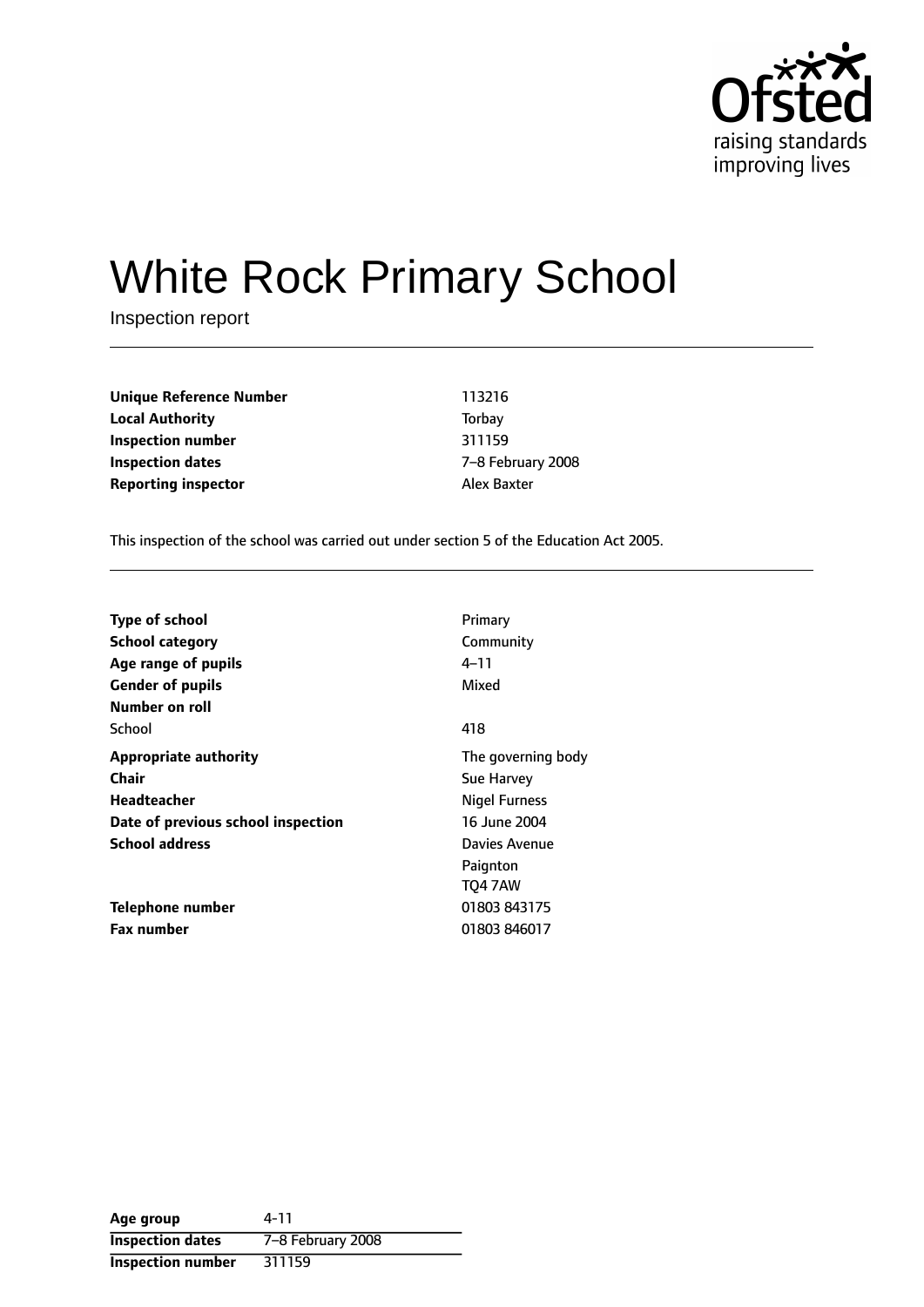.

© Crown copyright 2008

#### Website: www.ofsted.gov.uk

This document may be reproduced in whole or in part for non-commercial educational purposes, provided that the information quoted is reproduced without adaptation and the source and date of publication are stated.

Further copies of this report are obtainable from the school. Under the Education Act 2005, the school must provide a copy of this report free of charge to certain categories of people. A charge not exceeding the full cost of reproduction may be made for any other copies supplied.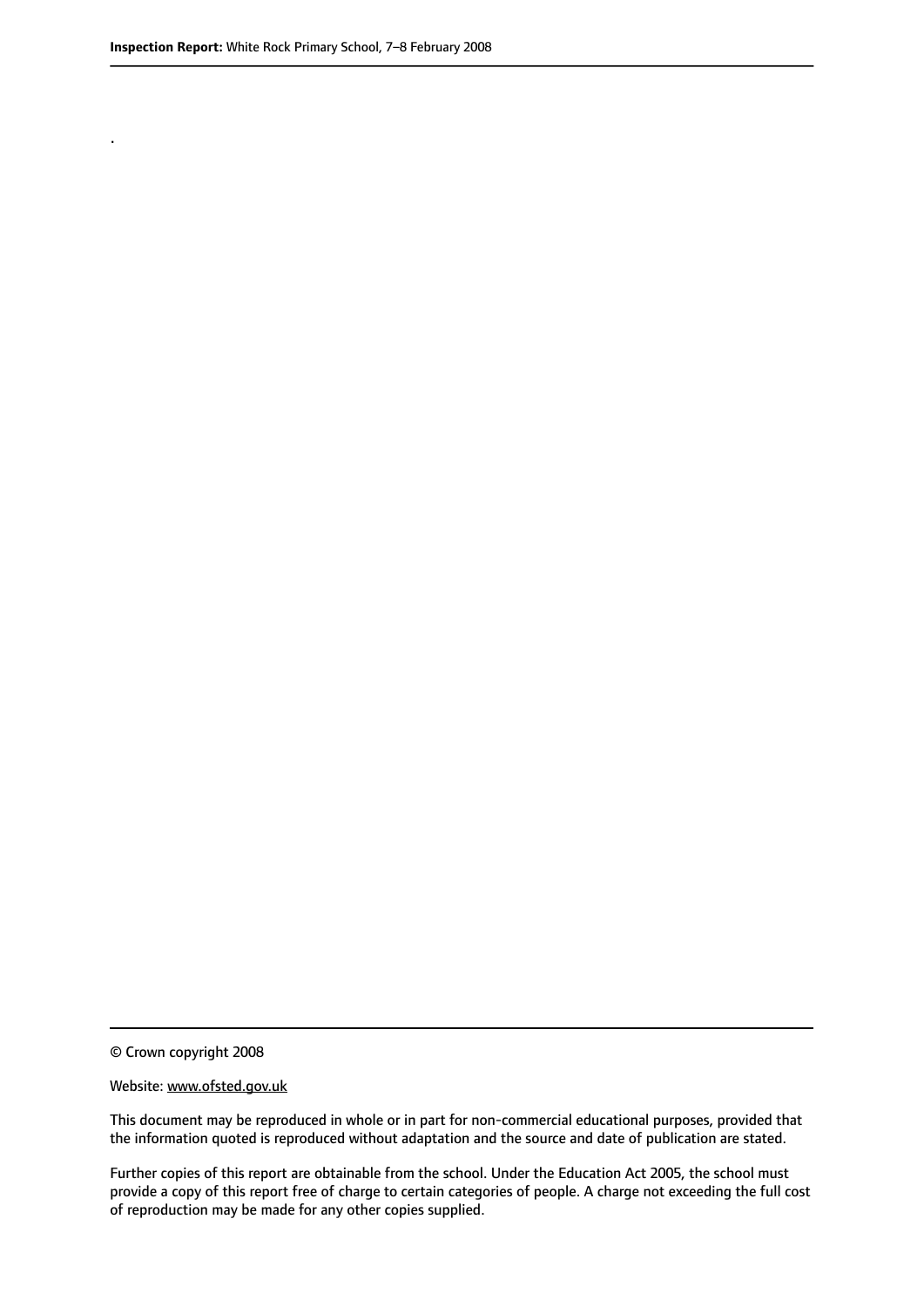# **Introduction**

The inspection was carried out by three Additional Inspectors.

#### **Description of the school**

This large primary school mainly serves the local area. The proportion of pupils with learning difficulties and/or disabilities is well below average. A lower than average proportion are from minority ethnic backgrounds. Children's attainment on entry generally matches the level expected of children for their age. The school holds the following awards: Artsmark Gold, International Schools Award, Sport Active, Healthy Schools and ECO School. There have been many changes in teaching staff in recent years. Currently, the headteacher is on a part-time secondment to the Qualifications and Curriculum Authority and leadership of the school is shared with a 'Partner Headteacher'.

#### **Key for inspection grades**

| Grade 1 | Outstanding  |
|---------|--------------|
| Grade 2 | Good         |
| Grade 3 | Satisfactory |
| Grade 4 | Inadequate   |
|         |              |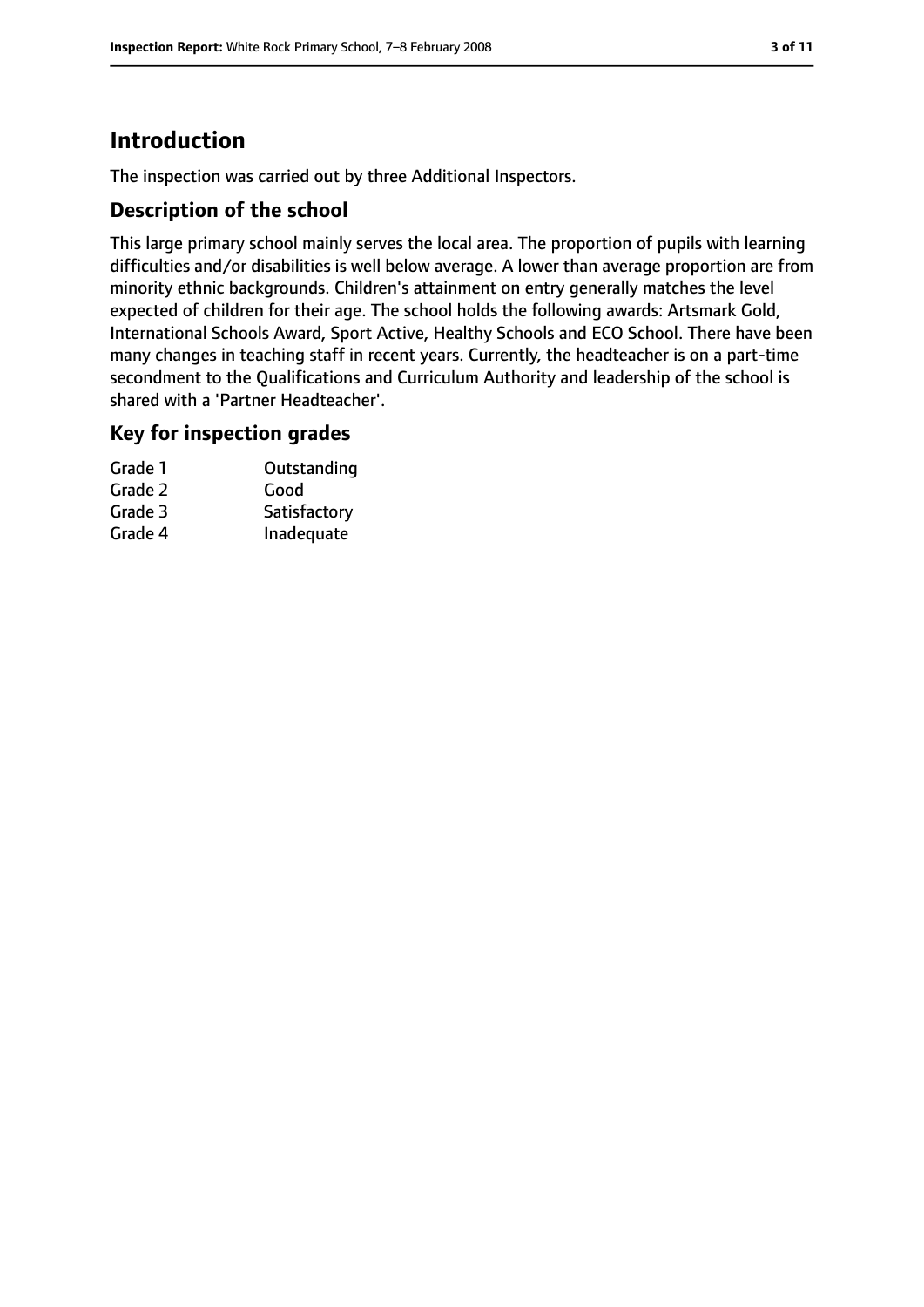# **Overall effectiveness of the school**

#### **Grade: 2**

This a good school that is improving rapidly. It has a few outstanding features. The high quality pastoral care and excellent range of creative and stimulating learning opportuntities provided by the staff represent the heart of the school. The pupils' outstanding personal development and well-being, particularly their enjoyment and wholehearted commitment, reflect the successfully enriched life blood of the school. Good teaching and learning enable pupils to attain above average academic standards, which represents good achievement by the time they leave. Many parents express their appreciation of these attributes, one typical comment being, 'We are absolutely delighted with the quality of schooling our children receive, as well as the facilities and staff.'

Care, guidance and support and the curriculum are good overall but have some outstanding features which develop pupils' personal attributes very effectively. For example, curricular enrichment through imaginative, creative, stimulating topic studies and excellent extra-curricular activities promote the pupils' enjoyment and well-being superbly. Pupils are fully involved, undertake many forms of responsibility as part of their personal development, and make full use of the school's good facilities. Consequently, pupils attend and behave well, really enjoy school, and adopt safe practices in an exemplary fashion. Increasingly, pupils are also encouraged to evaluate their academic work, which is helping to raise standards.

For a time, largely due to continued changes in teaching staff, the school's focus on developing pupils' skills in mathematics and science slipped and standards declined. In recent terms, the experienced and astute headteacher, aided closely by a capable 'Partner Headteacher', has instilled a strong unity of purpose between staff, governors and parents, and, increasingly, by the pupils themselves. There is a strengthened emphasis on raising standards and pupils' skills, and additional time has been allocated to mathematics and science. These have already brought substantial improvement.

Teaching and learning are good. Children are taught well and make good progress in the Foundation Stage. Good teaching continues through the school and ensures that pupils develop a love of learning and make good progress. By Year 6, standards are above average in all aspects of English and in mathematics. Many pupils also develop above average skills in information and communication technology (ICT) and in the expressive arts and sport. Standards are broadly average in science. Even so, the skills of some more able pupils in solving mathematical problems and when investigating in science are not fully developed.

Leadership and management are good. Self-evaluation and procedures for setting targets promote improvement effectively. Carefully considered, separate leadership and management teams represent strengthened features. However, some of these teams, and the electronic tracking of pupils' progress, are relatively recent initiatives and are not yet functioning with equal effectiveness in lifting standards. Secure strengths in pupils' achievements in English, outstanding promotion of pupils' personal development and recent success in lifting standards in mathematics, in particular, show that the school has a good capacity to improve in the future.

# **Effectiveness of the Foundation Stage**

#### **Grade: 2**

The Foundation Stage is led well, and provision and children's achievement are good. Children settle quickly because of the good induction process. Teachers and their assistants track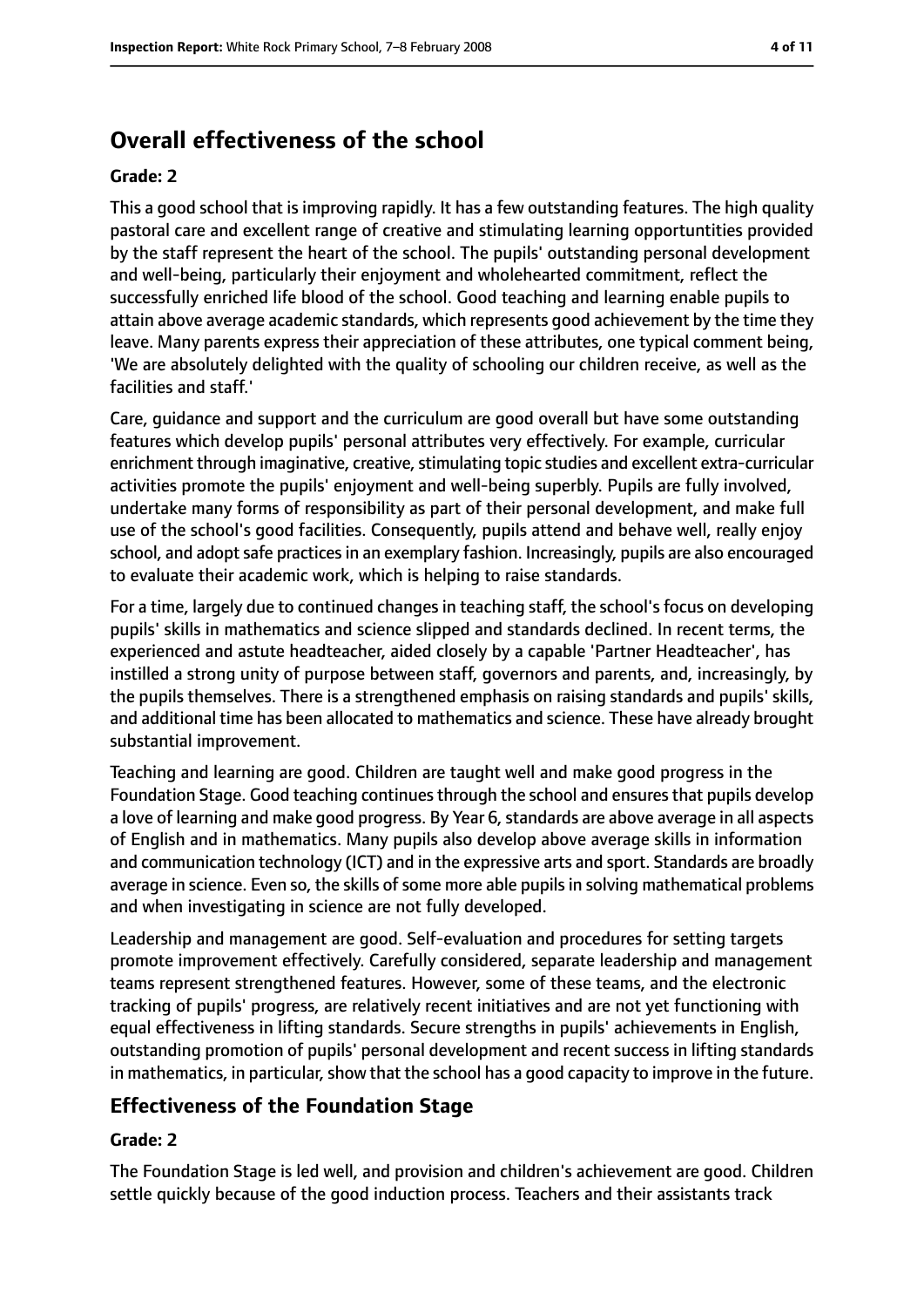children's progress effectively and keep parents well informed and involved. Parents are very satisfied with the way their children are welcomed and adapt to life in school. They say their children really look forward to coming to school. Good teaching enables the children to make good progress and on entering Year 1, most have achieved the learning goals set for their age. Many do even better in social and emotional development. Planning is detailed and good adult-led and child-initiated activities are organised, including satisfactory use of the outdoor area. However, the outdoor space is not yet fully developed and children have too few opportunities to choose activities outdoors for themselves, which limits their ability to learn independently.

#### **What the school should do to improve further**

- Improve pupils' enquiry skills in mathematics and science, especially those of the more able pupils.
- Strengthen the way staff track pupils' progress to raise their own and pupils' expectations of what pupils can achieve.

# **Achievement and standards**

#### **Grade: 2**

Standards are above average and most pupils achieve well in relation to their starting points. Standards and achievement are rising in response to good teaching and challenging targets. After a period of declining standards in mathematics and science, pupils' progress has accelerated because of increased teaching time and greater emphasis on developing basic skills in these subjects. Children achieve well in Reception classes because of sharply planned and supportive teaching. Pupils make good progress in Key Stage 1 and reach above average standards in reading, writing and mathematics in Year 2. Good progress continues throughout Years 3 to 6. By Year 6, standards are above average in English and mathematics and are broadly average in science. Although pupils' skills continue to improve, at times, the problem solving and investigative skills of more able pupils are not developed sufficiently. However, many pupils show high levels of skill when using computers, during conversation and when undertaking expressive arts and sporting activities.

# **Personal development and well-being**

#### **Grade: 1**

'There is nothing boring about this school,' exclaimed a Year 5 pupil, describing succinctly how pupils feel about their school. Pupils enjoy the range of opportunities provided and develop a love for learning, reflected in good attendance and punctuality. Pupils throughout the school are eager to learn. Their spiritual, moral, social and cultural development is good, as shown by excellent relationships throughout the school. Pupils are friendly and polite, and show increasing confidence. They thrive on the encouragement they receive to evaluate their own work. They live up to their excellent awareness of healthy lifestyles. Pupils talk expertly about healthy eating and the value of exercise, and participate fully in the wide range of physical activities. They make an outstanding contribution to school and community life, for example, as members of the school council and the SNAG (School Nutrition Action Group), helping everyone enjoy school. Older pupils derive much benefit from an excellent range of enterprise activities, including organising events. The pupils' excellent personal development and good academic achievement prepare them well for the future.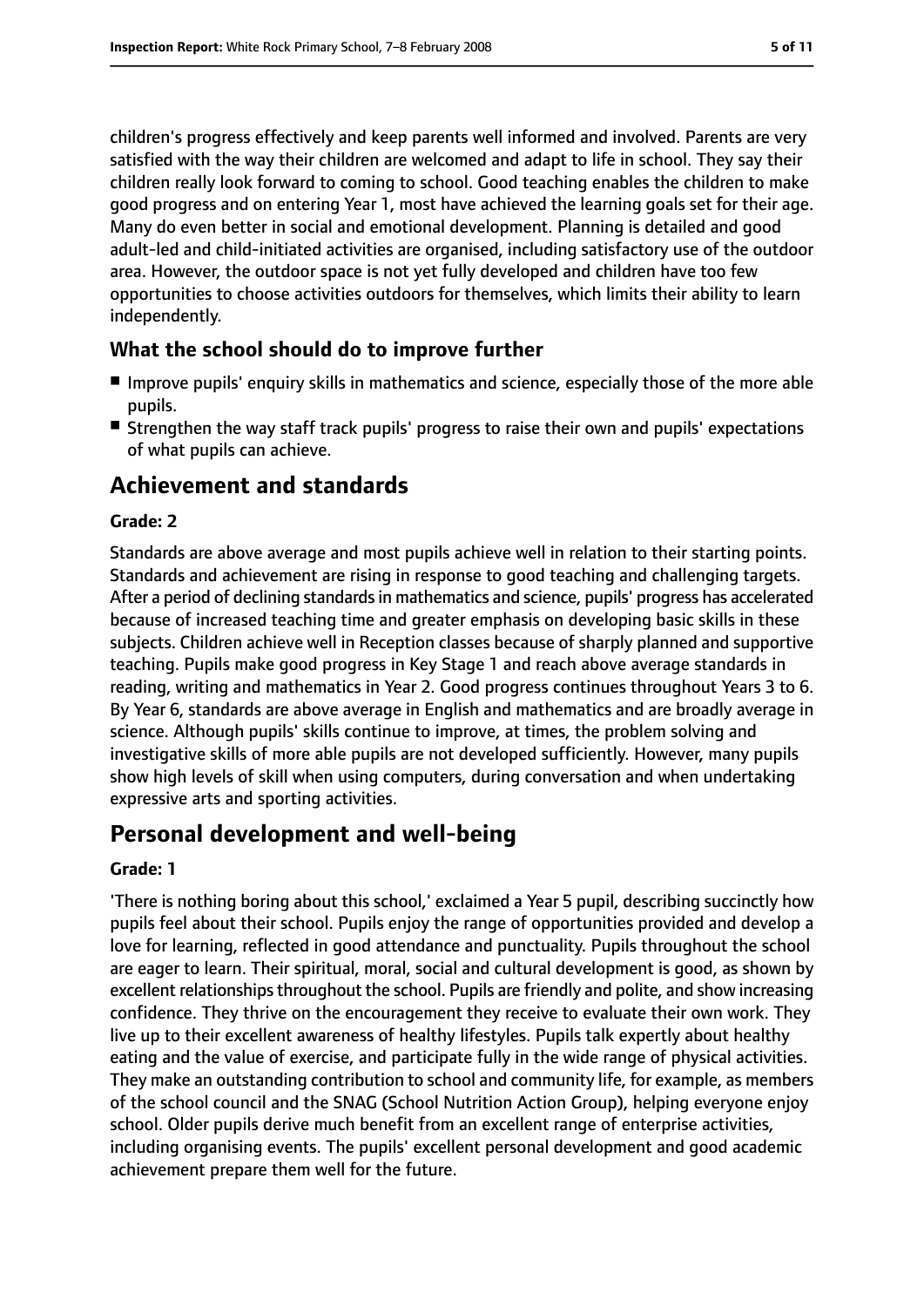# **Quality of provision**

# **Teaching and learning**

#### **Grade: 2**

Teaching is typified by a good emphasis on extending pupils' thinking through careful questioning, often by using interactive whiteboards, and by the way staff value pupils' contributions. Increasingly, lessons generate pupils' interest, for example, as in Year 4, when writing about imagined aliens. The teaching of English is a strength. Teachers develop pupils' speaking and listening skills very effectively and involve them beneficially in evaluating their own work. As a result, pupils work hard and enjoy what they are doing. Teachers make good links with previous work, build on pupils' ideas and promote new learning well. Occasionally, in mathematics, even though pupils are taught in classes based on ability, whole-class sessions continue for too long and pupils have limited time to develop their own lines of enquiry. When this happens, some pupils, especially the more able, are not challenged enough and progress slows. Teachers mark pupils' work effectively and give good oral guidance.

#### **Curriculum and other activities**

#### **Grade: 2**

The curriculum has outstanding features, not least excellent enrichment, which includeslearning Spanish, a wide range of clubs, visits and educational links with several countries. Pupils have many opportunities to develop life and workplace skills, for example, learning how to organise and perform in school productions and run a restaurant for an evening. These help to prepare them well for the future. Literacy and ICT skills are developed well and enhance learning in other subjects. In many ways, particularly by stimulating creativity and pupils' enjoyment, the curriculum is 'ahead of the game'. This approach continues to be very successful in promoting pupils' communication and personal skills. Over the course of last year, the school rightly realised that its emphasis on topic work had contributed to a decline in pupils' mathematical and scientific skills. To correct this, more time has been allocated to these subjects and skills are now taught in a more discrete and effective manner, so accelerating pupils' progress. However, they have not been in place long enough to lift pupils' problem solving and investigative skills to the full.

#### **Care, guidance and support**

#### **Grade: 2**

Outstanding pastoral care is underpinned by the way that all staff care about the pupils, value their contributions and involve them in the life of the school. This highly effective 'package of care', much praised by parents and the community, includes innovative ideas such as considering risks when planning school trips and acting as 'peer mediators' to pupils who have problems in the playground. These go hand in hand with more traditional, but equally effective, school rules and expectations of good manners and behaviour, and promote pupils' personal qualities very successfully. Procedures for safeguarding pupils' well-being, including care for vulnerable pupils, are excellent. The needs of pupils with learning difficulties and/or disabilities are met effectively. Academic support and guidance are good, especially in Years 5 and 6, where pupils use computers to reflect about what they have learned and to evaluate their own work. At times, more able pupils are not always given sufficient guidance to reach their best as they move through the school.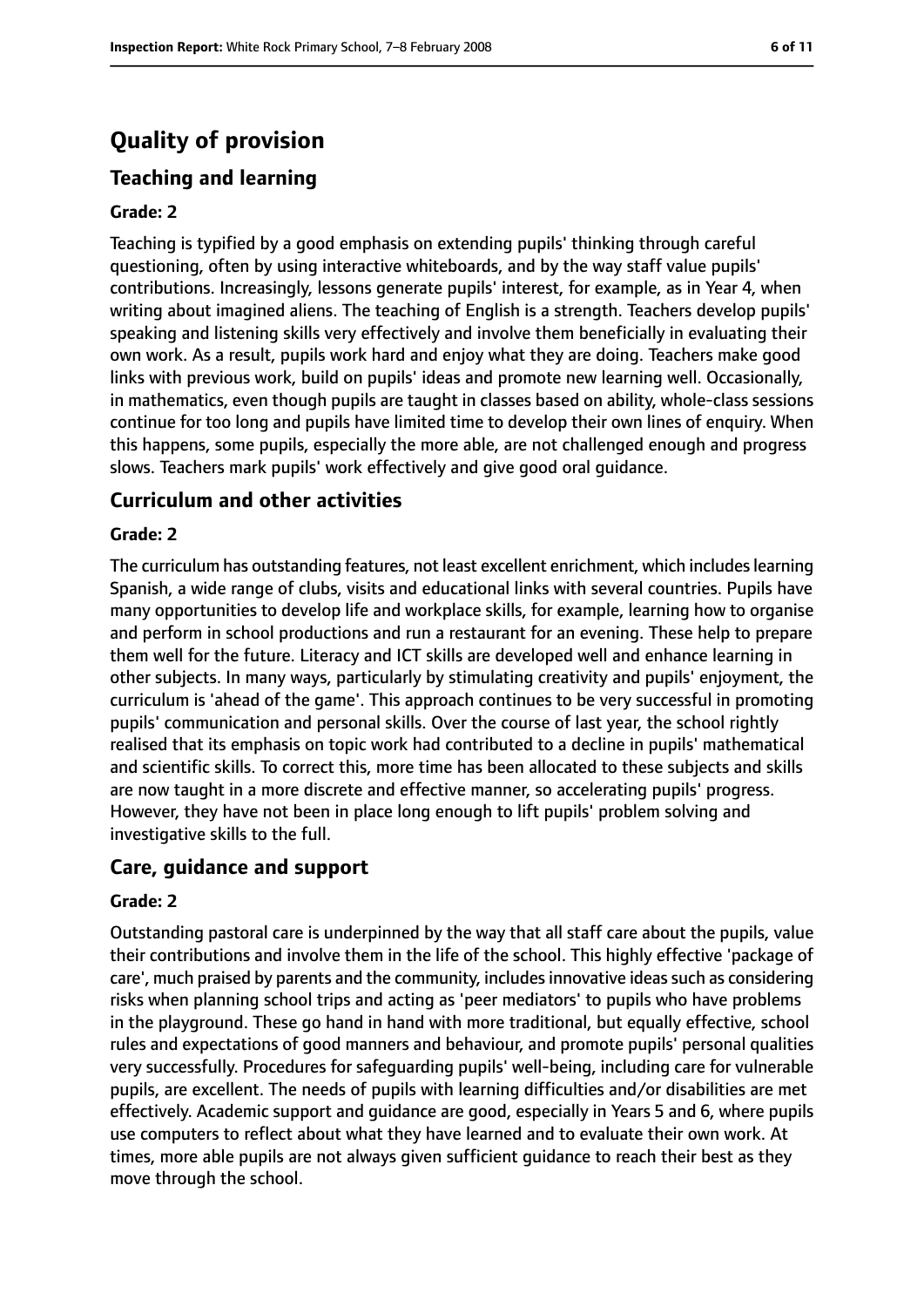# **Leadership and management**

#### **Grade: 2**

The headteacher, who is well supported by senior colleagues, has steered the school successfully through a difficult period of change. In addition, his vision and great skill in establishing a stimulating curriculum accessible to all pupils and emphasising pupils' personal qualities have been crucial in the school's continued development. The headteacher receives good support from the 'Partner Headteacher' and from staff with well considered areas of responsibility. Staff at all levels work well together, helping pupils not only to achieve but also to enjoy school. Governors give effective support. Good links with parents and outside agencies also support pupils' excellent personal development and well-being. Good self-evaluation ensures that priorities for improvement are identified accurately and subsequently achieved. However, relatively new strategies for tracking pupils' progress are not yet implemented with sufficient consistency by all staff and this constrains expectations and achievement of some more able pupils.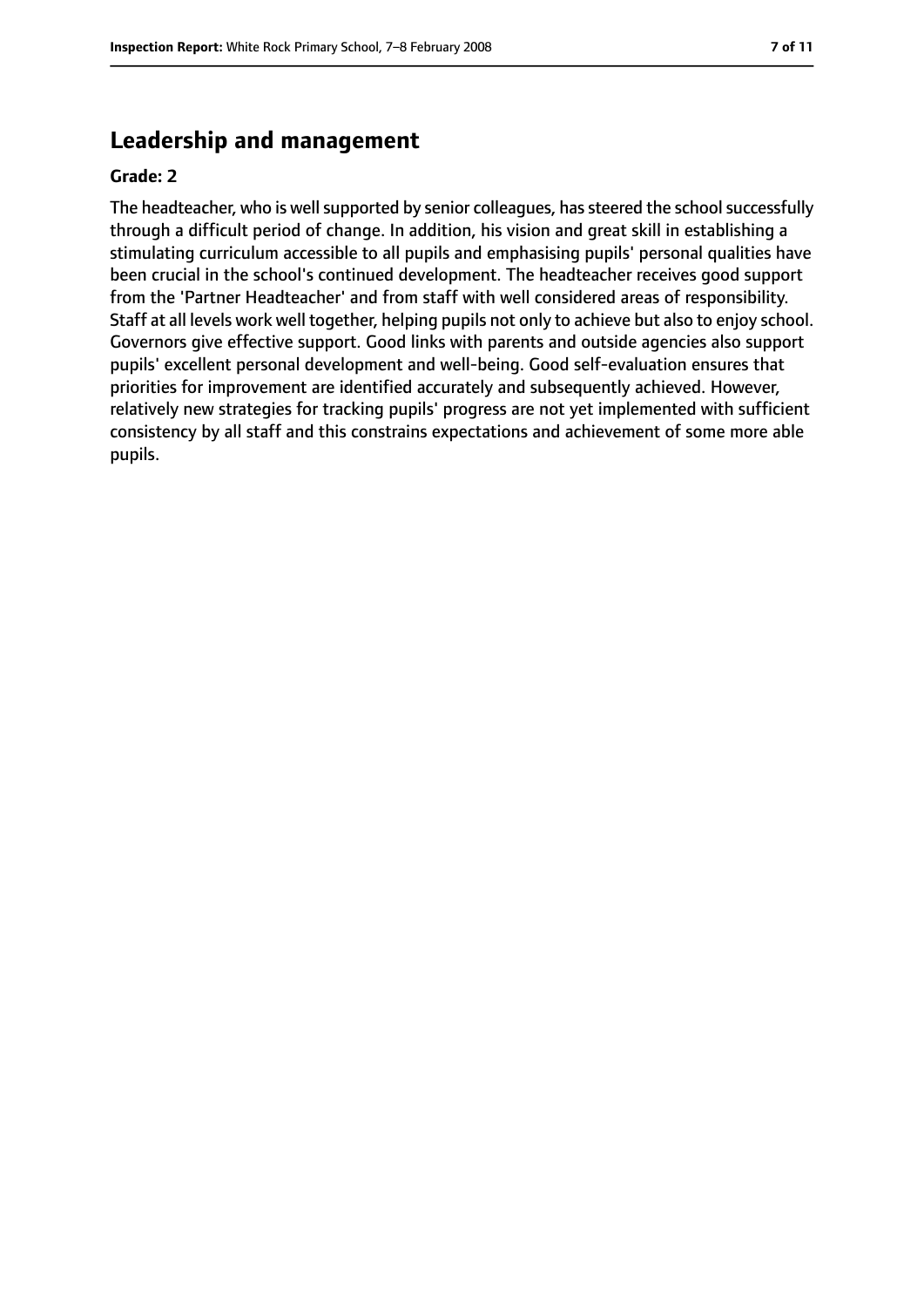**Any complaints about the inspection or the report should be made following the procedures set out in the guidance 'Complaints about school inspection', which is available from Ofsted's website: www.ofsted.gov.uk.**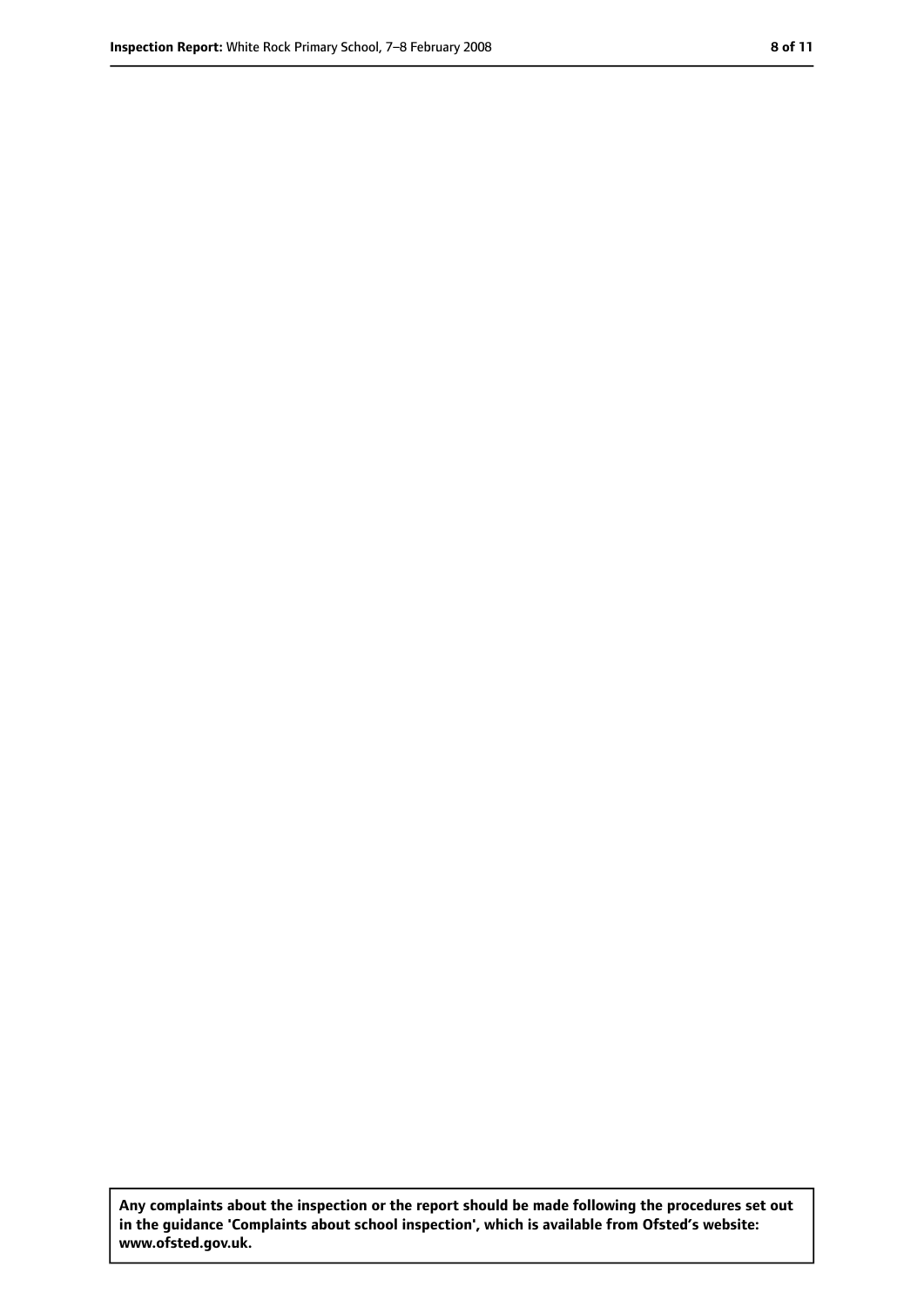#### **Annex A**

# **Inspection judgements**

| $^{\backprime}$ Key to judgements: grade 1 is outstanding, grade 2 good, grade 3 satisfactory, and | <b>School</b>  |
|----------------------------------------------------------------------------------------------------|----------------|
| arade 4 inadequate                                                                                 | <b>Overall</b> |

# **Overall effectiveness**

| How effective, efficient and inclusive is the provision of education, integrated<br>care and any extended services in meeting the needs of learners? |     |
|------------------------------------------------------------------------------------------------------------------------------------------------------|-----|
| Effective steps have been taken to promote improvement since the last<br>inspection                                                                  | Yes |
| How well does the school work in partnership with others to promote learners'<br>well-being?                                                         |     |
| The effectiveness of the Foundation Stage                                                                                                            |     |
| The capacity to make any necessary improvements                                                                                                      |     |

#### **Achievement and standards**

| How well do learners achieve?                                                                               |  |
|-------------------------------------------------------------------------------------------------------------|--|
| The standards <sup>1</sup> reached by learners                                                              |  |
| How well learners make progress, taking account of any significant variations between<br>groups of learners |  |
| How well learners with learning difficulties and disabilities make progress                                 |  |

#### **Personal development and well-being**

| How good is the overall personal development and well-being of the<br>learners?                                  |  |
|------------------------------------------------------------------------------------------------------------------|--|
| The extent of learners' spiritual, moral, social and cultural development                                        |  |
| The extent to which learners adopt healthy lifestyles                                                            |  |
| The extent to which learners adopt safe practices                                                                |  |
| How well learners enjoy their education                                                                          |  |
| The attendance of learners                                                                                       |  |
| The behaviour of learners                                                                                        |  |
| The extent to which learners make a positive contribution to the community                                       |  |
| How well learners develop workplace and other skills that will contribute to<br>their future economic well-being |  |

#### **The quality of provision**

| How effective are teaching and learning in meeting the full range of the<br>learners' needs?          |  |
|-------------------------------------------------------------------------------------------------------|--|
| How well do the curriculum and other activities meet the range of needs<br>and interests of learners? |  |
| How well are learners cared for, guided and supported?                                                |  |

 $^1$  Grade 1 - Exceptionally and consistently high; Grade 2 - Generally above average with none significantly below average; Grade 3 - Broadly average to below average; Grade 4 - Exceptionally low.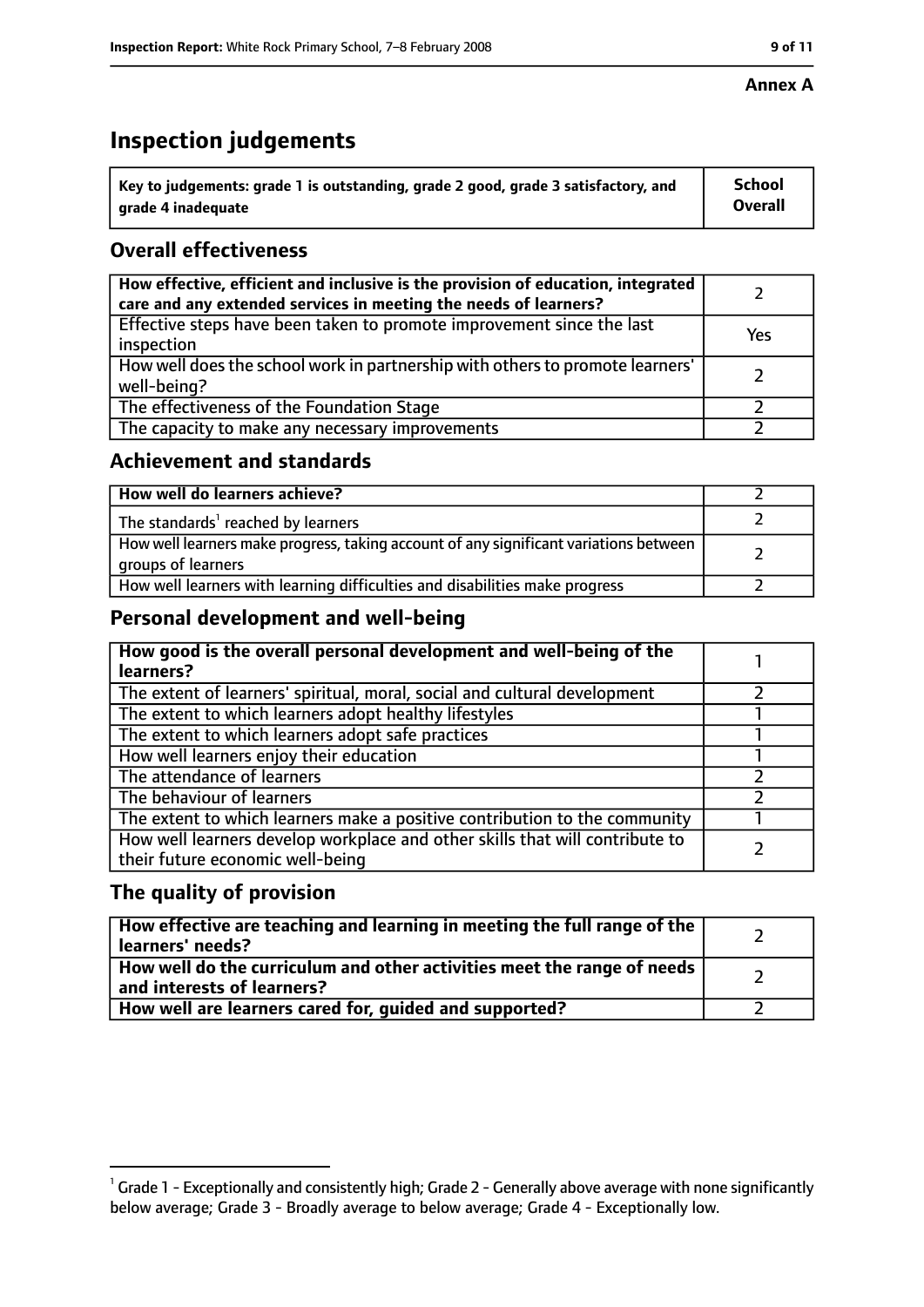# **Leadership and management**

| How effective are leadership and management in raising achievement<br>and supporting all learners?                                              |     |
|-------------------------------------------------------------------------------------------------------------------------------------------------|-----|
| How effectively leaders and managers at all levels set clear direction leading<br>to improvement and promote high quality of care and education |     |
| How effectively leaders and managers use challenging targets to raise standards                                                                 |     |
| The effectiveness of the school's self-evaluation                                                                                               |     |
| How well equality of opportunity is promoted and discrimination tackled so<br>that all learners achieve as well as they can                     |     |
| How effectively and efficiently resources, including staff, are deployed to<br>achieve value for money                                          |     |
| The extent to which governors and other supervisory boards discharge their<br>responsibilities                                                  |     |
| Do procedures for safequarding learners meet current government<br>requirements?                                                                | Yes |
| Does this school require special measures?                                                                                                      | No  |
| Does this school require a notice to improve?                                                                                                   | No  |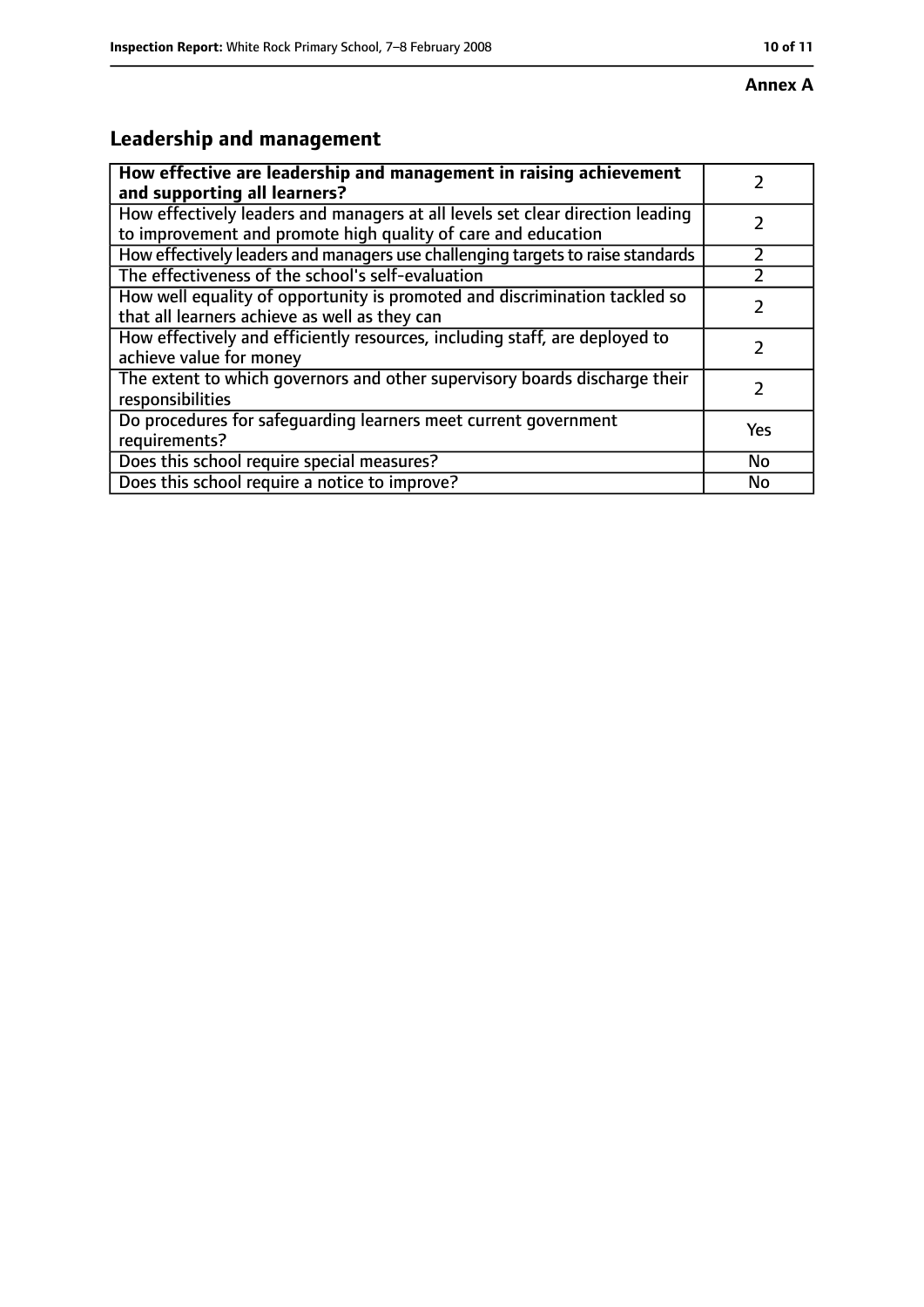#### **Annex B**

# **Text from letter to pupils explaining the findings of the inspection**

9 February 2008

Dear Pupils

Inspection of White Rock Primary School, Paignton, TQ4 7AW

Thank you for the warm welcome you all gave us when we inspected your school. We enjoyed meeting and talking with many of you. We agree with you, your parents and your teachers that White Rock is a good and very caring school. These are the main things we found:

- The standards you reach in Year 6, especially in English, are better than those found in most schools. They show that you are being taught well and make good progress.
- You really care highly for each other, behave well and have an excellent understanding of how to live healthily and safely.
- All the adults in the school appreciate your efforts, especially your enthusiastic contributions to the school and your community. The staff work well with your parents and with other people to make sure that you are safe and happy at school.
- Your headteacher is a very experienced and talented leader who works very closely with the 'Partner Headteacher' to make sure that you are looked after extremely well. All the staff and governors work well as a team to make sure that you have an exceptional range of learning opportunities, enjoy your time at school and achieve well.

To help the school to become even better, we have asked the headteachers, staff and governors to do these things: help some of you to do better when solving problems in mathematics and investigating in science. We have also asked the teachers to strengthen the way they track your progress to help everyone expect and achieve even more.

The headteachers, staff and governors know what needs to be done to improve the school and plan well to do this. We believe that if you continue to work hard and give of your best then standards will rise further.

On behalf of the inspection team, thank you again for your kind assistance and best wishes for the future.

Yours sincerely

Alex Baxter Lead inspector